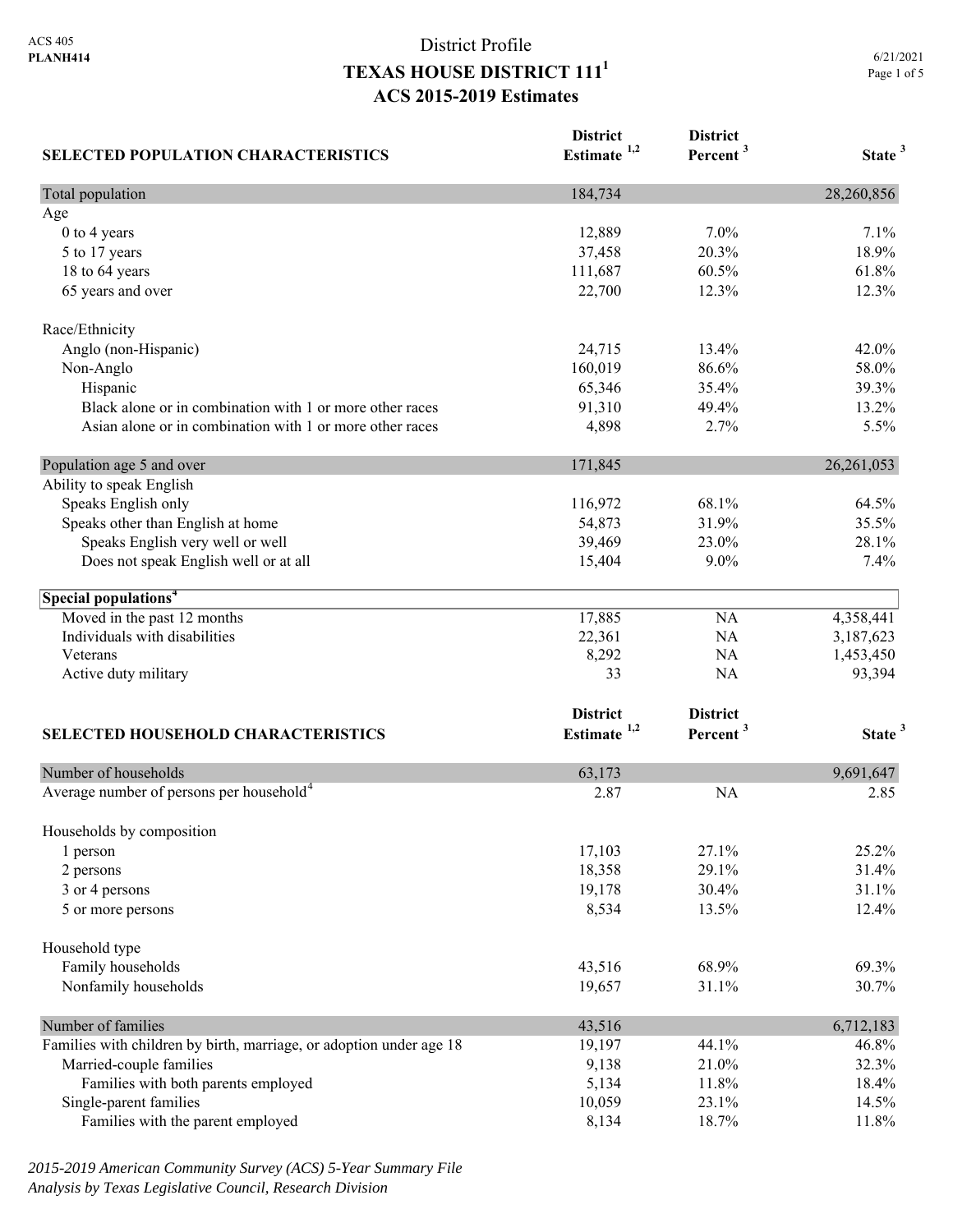| 6/21/2021   |  |  |
|-------------|--|--|
| Page 2 of 5 |  |  |

|                                                                          | <b>District</b><br>Estimate <sup>1,2</sup> | <b>District</b><br>Percent <sup>3</sup> | State <sup>3</sup> |
|--------------------------------------------------------------------------|--------------------------------------------|-----------------------------------------|--------------------|
| <b>SELECTED EDUCATION CHARACTERISTICS</b>                                |                                            |                                         |                    |
| Population age 3 and over enrolled in school                             | 52,987                                     |                                         | 7,681,758          |
| School status                                                            |                                            |                                         |                    |
| In preschool (public and private)                                        | 3,267                                      | 6.2%                                    | $6.0\%$            |
| In kindergarten, elementary, middle, or high school (public and private) | 37,929                                     | 71.6%                                   | 69.8%              |
| In preschool through 12th grade (public only)                            | 38,919                                     | 73.5%                                   | 68.8%              |
| In college, graduate, or professional school                             | 11,791                                     | 22.3%                                   | 24.3%              |
| Population age 25 and over                                               | 114,722                                    |                                         | 18, 131, 554       |
| <b>Educational</b> attainment                                            |                                            |                                         |                    |
| Bachelor's degree or higher                                              | 23,845                                     | 20.8%                                   | 29.9%              |
| Less than high school graduate                                           | 20,973                                     | 18.3%                                   | 16.3%              |
|                                                                          | <b>District</b>                            | <b>District</b>                         |                    |
| <b>SELECTED LABOR CHARACTERISTICS</b>                                    | Estimate <sup>1,2</sup>                    | Percent <sup>3</sup>                    | State <sup>3</sup> |
| Civilian employed population age 16 and over                             | 82,685                                     |                                         | 13,253,631         |
| Civilian employment sector                                               |                                            |                                         |                    |
| Private sector                                                           | 67,478                                     | 81.6%                                   | 80.1%              |
| Government sector                                                        | 11,279                                     | 13.6%                                   | 13.0%              |
| Self-employed                                                            | 3,786                                      | 4.6%                                    | 6.7%               |
| Industry for civilian employed population                                |                                            |                                         |                    |
| Agriculture, forestry, fishing, hunting, and mining                      | 676                                        | 0.8%                                    | $3.0\%$            |
| Construction                                                             | 6,309                                      | 7.6%                                    | 8.6%               |
| Manufacturing                                                            | 7,118                                      | 8.6%                                    | 8.5%               |
| Wholesale trade                                                          | 2,132                                      | 2.6%                                    | 2.9%               |
| Retail trade                                                             | 10,055                                     | 12.2%                                   | 11.4%              |
| Transportation and warehousing and utilities                             | 7,960                                      | 9.6%                                    | 5.9%               |
| Information                                                              | 1,353                                      | 1.6%                                    | 1.7%               |
| Finance and insurance, and real estate and rental and leasing            | 6,673                                      | 8.1%                                    | 6.7%               |
| Professional, scientific, management, administrative, and waste mgmt.    | 7,778                                      | 9.4%                                    | 11.5%              |
| Educational services and health care and social assistance               | 18,092                                     | 21.9%                                   | 21.6%              |
| Arts, entertainment, recreation, accommodation, and food services        | 6,515                                      | 7.9%                                    | 9.2%               |
| Other services, except public administration                             | 4,347                                      | 5.3%                                    | 5.2%               |
| Public administration                                                    | 3,677                                      | 4.4%                                    | 4.0%               |
| Population age 16 to 64                                                  | 117,085                                    |                                         | 18,273,711         |
| Worked at all in the past 12 months                                      | 84,862                                     | 72.5%                                   | 75.4%              |
| Worked 50-52 weeks                                                       | 66,439                                     | 56.7%                                   | 59.0%              |
| Usually worked 35 or more hours per week                                 | 59,293                                     | 50.6%                                   | 52.2%              |
| Usually worked less than 35 hours per week                               | 7,146                                      | 6.1%                                    | 6.8%               |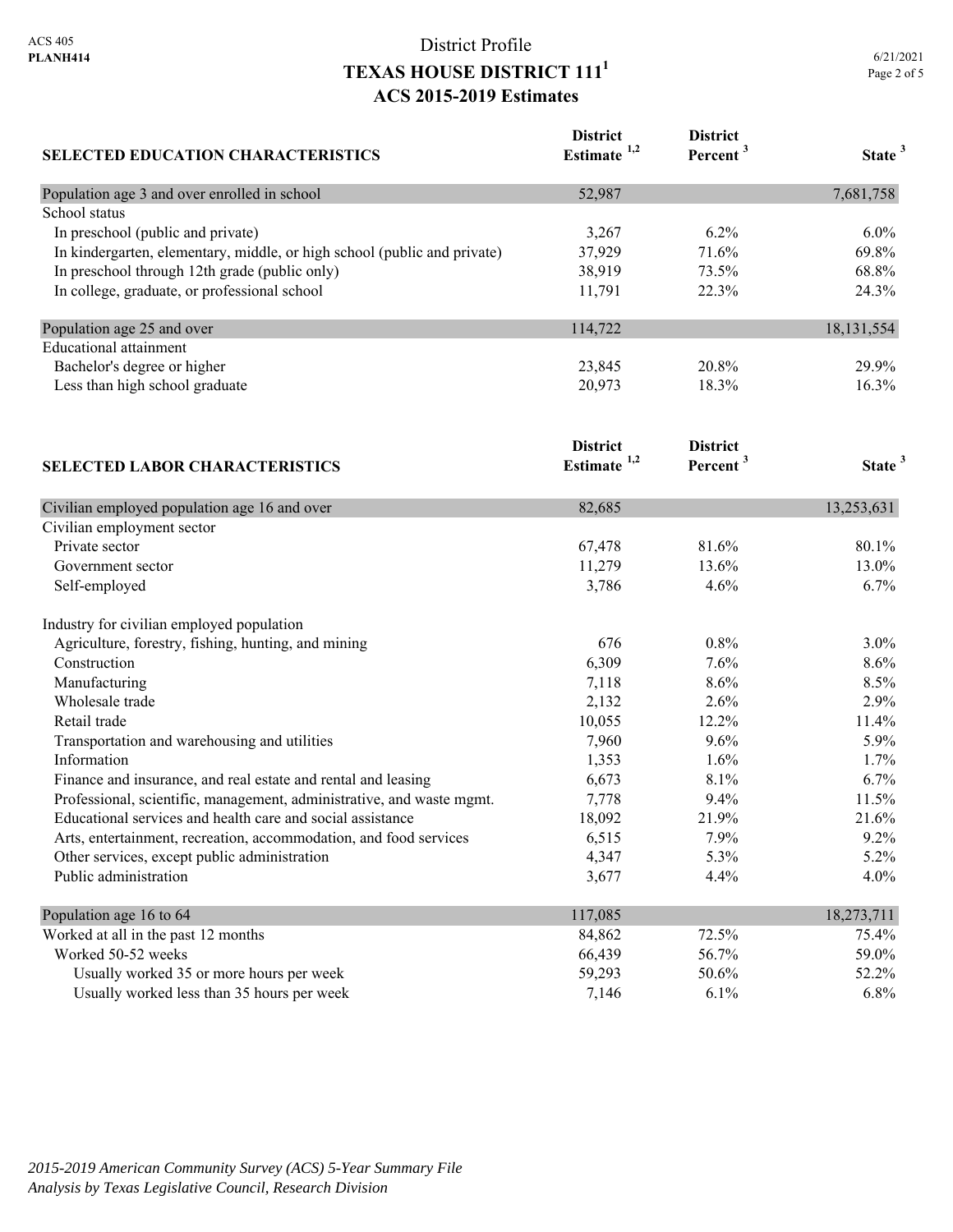| <b>SELECTED LABOR CHARACTERISTICS (continued)</b>               | <b>District</b><br>Estimate <sup>1,2</sup> | <b>District</b><br>Percent <sup>3</sup> | State <sup>3</sup> |
|-----------------------------------------------------------------|--------------------------------------------|-----------------------------------------|--------------------|
| Workers age 16 and over                                         | 81,778                                     |                                         | 13,115,511         |
| Means of transportation to work                                 |                                            |                                         |                    |
| Public transportation                                           | 2,458                                      | 3.0%                                    | 1.4%               |
| Private vehicle                                                 | 74,370                                     | 90.9%                                   | 90.5%              |
| Walk / bicycle / motorcycle                                     | 1,186                                      | 1.5%                                    | 1.9%               |
| Taxi / other means                                              | 1,446                                      | 1.8%                                    | 1.2%               |
| Worked at home                                                  | 2,318                                      | 2.8%                                    | 5.0%               |
| Travel time to work <sup>5</sup>                                |                                            |                                         |                    |
| Less than 15 minutes                                            | 13,279                                     | 16.2%                                   | 23.6%              |
| 15 minutes to 29 minutes                                        | 28,273                                     | 34.6%                                   | 34.2%              |
| 30 minutes to 44 minutes                                        | 21,455                                     | 26.2%                                   | 20.8%              |
| 45 minutes to 59 minutes                                        | 8,574                                      | 10.5%                                   | 8.3%               |
| 60 minutes or more                                              | 7,879                                      | 9.6%                                    | 8.1%               |
| <b>SELECTED INCOME CHARACTERISTICS</b>                          | <b>District</b><br>Estimate <sup>1,2</sup> | <b>District</b><br>Percent <sup>3</sup> | State <sup>3</sup> |
|                                                                 |                                            |                                         |                    |
| Persons in poverty <sup>6</sup>                                 | 32,671                                     | 18.0%                                   | 14.7%              |
| Per capita income <sup>4</sup>                                  | \$23,202                                   | NA                                      | \$31,277           |
| Number of households                                            | 63,173                                     |                                         | 9,691,647          |
| Annual household income                                         |                                            |                                         |                    |
| Less than \$10,000                                              | 5,497                                      | 8.7%                                    | 6.1%               |
| \$10,000 to \$24,999                                            | 9,781                                      | 15.5%                                   | 12.9%              |
| \$25,000 to \$49,999                                            | 17,195                                     | 27.2%                                   | 21.8%              |
| \$50,000 to \$99,999                                            | 18,361                                     | 29.1%                                   | 30.1%              |
| \$100,000 to \$199,999                                          | 10,645                                     | 16.9%                                   | 21.7%              |
| \$200,000 and over                                              | 1,694                                      | 2.7%                                    | 7.4%               |
| Households with social security income                          | 16,057                                     | 25.4%                                   | 25.6%              |
| Households with supplemental security income (SSI)              | 3,953                                      | 6.3%                                    | 4.7%               |
| Households with public assistance income                        | 936                                        | 1.5%                                    | 1.4%               |
| Households that received food stamps/SNAP in the past 12 months | 9,749                                      | 15.4%                                   | 11.8%              |
| Number of families living in poverty                            | 6,304                                      |                                         | 759,269            |
| With related children under age 18                              | 5,017                                      | 79.6%                                   | 77.1%              |
| Married couple families                                         | 1,107                                      | 17.6%                                   | 26.2%              |
| Single-parent families                                          | 3,910                                      | 62.0%                                   | 50.9%              |
| Female head of household                                        | 3,382                                      | 53.6%                                   | 44.4%              |
| Male head of household                                          | 528                                        | 8.4%                                    | 6.4%               |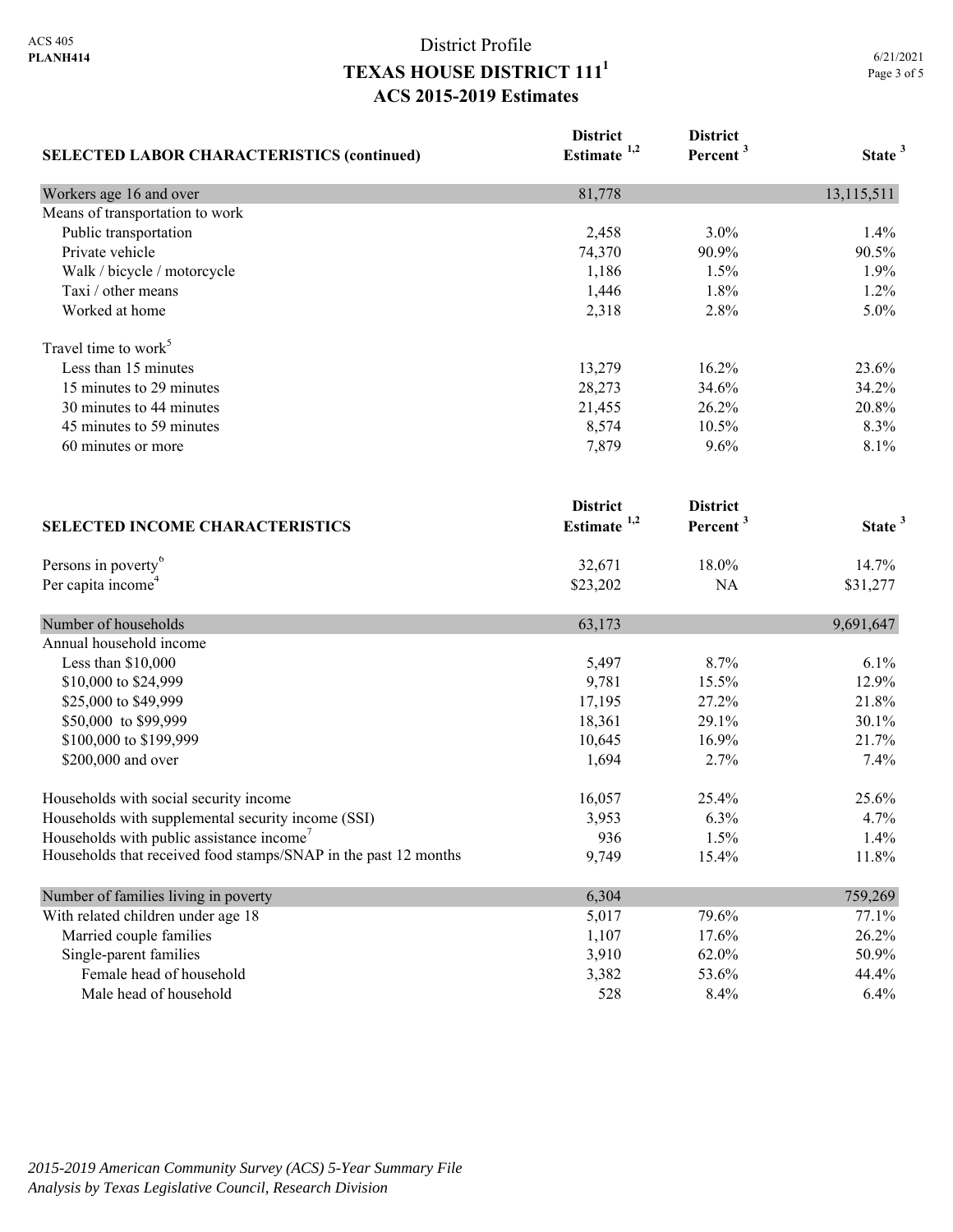6/21/2021 Page 4 of 5

| <b>SELECTED HOUSING CHARACTERISTICS</b>                                             | <b>District</b><br>Estimate $1,2$ | <b>District</b><br>Percent <sup>3</sup> | State <sup>3</sup> |
|-------------------------------------------------------------------------------------|-----------------------------------|-----------------------------------------|--------------------|
| Number of housing units                                                             | 68,019                            |                                         | 10,937,026         |
| Age of housing                                                                      |                                   |                                         |                    |
| Built in 2010 or later                                                              | 2,692                             | 4.0%                                    | 10.4%              |
| Built between 2000 and 2009                                                         | 12,096                            | 17.8%                                   | 19.3%              |
| Built between 1990 and 1999                                                         | 7,507                             | 11.0%                                   | 15.2%              |
| Built between 1970 and 1989                                                         | 27,797                            | 40.9%                                   | 31.4%              |
| Built before 1970                                                                   | 17,927                            | 26.4%                                   | 23.7%              |
| Occupancy status                                                                    |                                   |                                         |                    |
| Owner-occupied                                                                      | 34,282                            | 50.4%                                   | 54.9%              |
| Renter-occupied                                                                     | 28,891                            | 42.5%                                   | 33.7%              |
| Vacant                                                                              | 4,846                             | 7.1%                                    | 11.4%              |
| Median gross rent (contract rent plus estimated utility and fuel cost) <sup>4</sup> | \$986                             | NA                                      | \$1,045            |
| Median value of owner-occupied housing units <sup>4</sup>                           | \$148,500                         | <b>NA</b>                               | \$172,500          |
| Number of owner-occupied housing units                                              | 34,282                            |                                         | 6,004,802          |
| Value of owner-occupied housing                                                     |                                   |                                         |                    |
| Less than \$50,000                                                                  | 1,174                             | 3.4%                                    | 8.9%               |
| \$50,000 to \$99,999                                                                | 6,630                             | 19.3%                                   | 16.5%              |
| \$100,000 to \$199,999                                                              | 17,784                            | 51.9%                                   | 32.2%              |
| \$200,000 to \$499,999                                                              | 8,263                             | 24.1%                                   | 34.8%              |
| \$500,000 and above                                                                 | 431                               | 1.3%                                    | 7.6%               |
| Selected monthly owner costs as a percentage of household income <sup>8</sup>       |                                   |                                         |                    |
| 35 percent or more                                                                  | 7,109                             | 20.7%                                   | 15.3%              |
| 20 to 34.9 percent                                                                  | 9,411                             | 27.5%                                   | 24.9%              |
| Less than 20 percent                                                                | 17,488                            | 51.0%                                   | 59.0%              |
| Vehicles available in owner-occupied housing units                                  |                                   |                                         |                    |
| No vehicle                                                                          | 927                               | 2.7%                                    | 2.1%               |
| One or more vehicles                                                                | 33,355                            | 97.3%                                   | 97.9%              |
| Number of renter-occupied housing units                                             | 28,891                            |                                         | 3,686,845          |
| Gross rent <sup>9</sup>                                                             |                                   |                                         |                    |
| Less than \$500                                                                     | 1,505                             | 5.2%                                    | 6.2%               |
| \$500 to \$749                                                                      | 3,855                             | 13.3%                                   | 13.4%              |
| \$750 to \$999                                                                      | 9,400                             | 32.5%                                   | 24.2%              |
| \$1,000 to \$1,249                                                                  | 6,699                             | 23.2%                                   | 20.7%              |
| \$1,250 and above                                                                   | 6,914                             | 23.9%                                   | 30.5%              |
| Gross rent as a percentage of household income <sup>8</sup>                         |                                   |                                         |                    |
| 35 percent or more                                                                  | 12,857                            | 44.5%                                   | 35.9%              |
| $20$ to $34.9$ percent                                                              | 8,998                             | 31.1%                                   | 32.1%              |
| Less than 20 percent                                                                | 4,931                             | 17.1%                                   | 24.9%              |
| Vehicles available in renter-occupied housing units                                 |                                   |                                         |                    |
| No vehicle                                                                          | 4,748                             | 16.4%                                   | 10.5%              |
| One or more vehicles                                                                | 24,143                            | 83.6%                                   | 89.5%              |